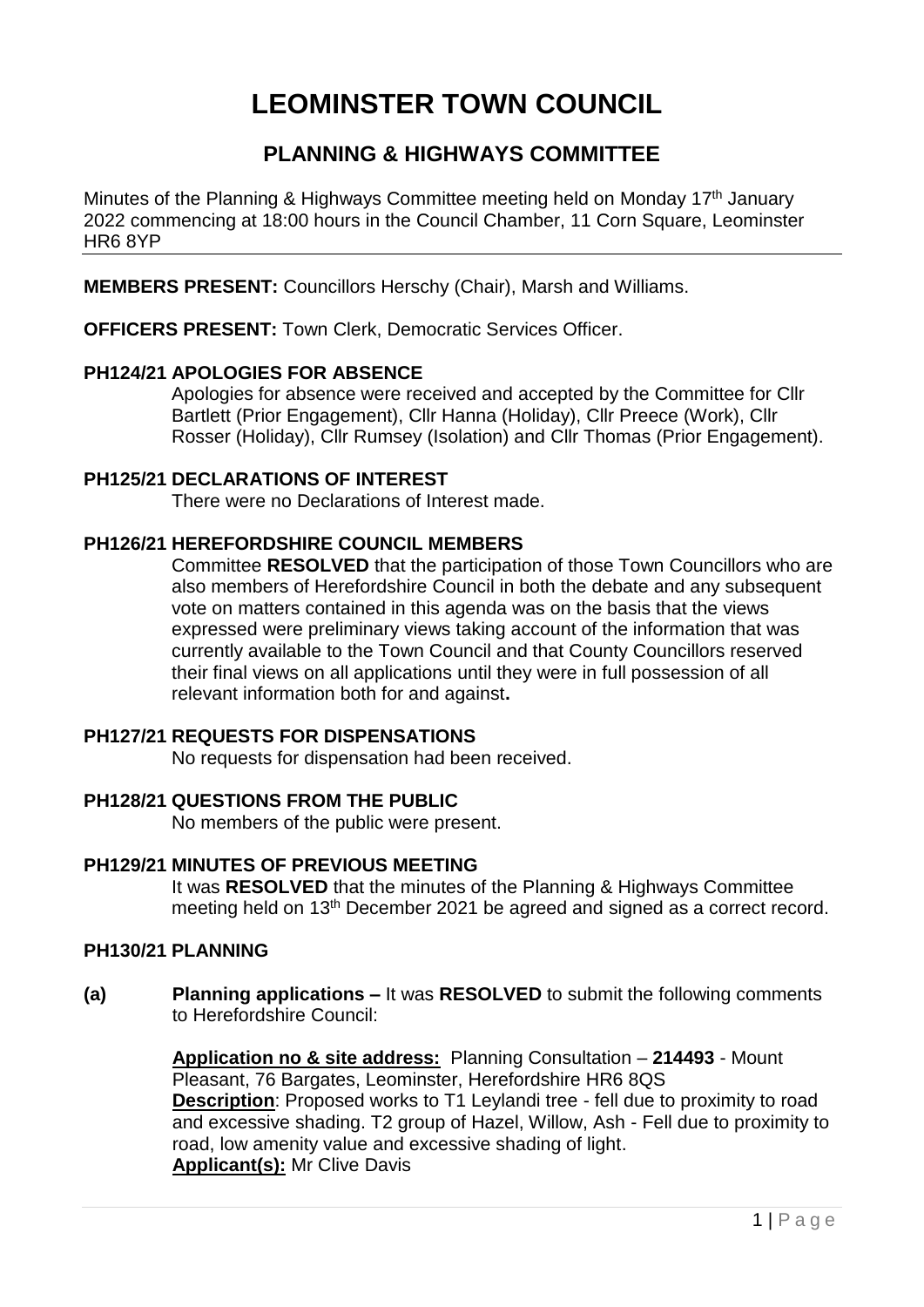**Grid ref:** OS 349103, 259036

**Application type:** Works to trees covered by TPO

**Comment:** Objection to felling due to the poor air quality on Bargates, the proximity to a noisy busy road and it contradicts the Leominster Area Neighbourhood Plan Objective 5. Viii Improve air quality in the town centre, particularly Bargates, and 13 d. Retain mature trees, hedgerows and other vegetation.

**Application no & site address:** Planning Consultation – **214355** – Plot 6 Leominster Enterprise Park, Brunel Road, Leominster, Herefordshire HR6 0LX **Description**: Proposed erection of trade counter with display area and warehouse building, associated vehicle parking and secure external compound. **Applicant(s):** R Harris

**Grid ref:** OS 349989, 257825

**Application type:** Planning Permission

**Comment:** No Objection but the town council would encourage a landscaping scheme to meet biodiversity requirements.

**Application no & site address:** Planning Consultation – **214095** – Upper House Farm, Upper Ivington, Leominster, Herefordshire HR6 0JN **Description**: Proposed agricultural entrance into field at Upper House Farm, Ivington, with track to buildings. **Applicant(s):** Mr John Pudge **Grid ref:** OS 346427, 256173 **Application type:** Planning Permission **Comment:** No Objection

**Application no & site address:** Planning Consultation – **214454** – 65 Sandpits, Leominster, Herefordshire HR6 8HT **Description**: Retrospective application to retain short-wave radio antenna. **Applicant(s):** Mr Michael Seal **Grid ref:** OS 349116, 258633 **Application type:** Full Householder **Comment:** No Objection

**Application no & site address:** Planning Consultation – **214435** – 81 Etnam Street, Leominster, Herefordshire HR6 8AE **Description**: Proposed repair of the 3 sash windows at the front of the house. **Applicant(s):** Miss Lucy Kingsbury **Grid ref:** OS 349914, 258950 **Application type:** Listed Building Consent **Comment:** No Objection

**Application no & site address:** Planning Consultation – **214546** – 7b Perseverance Road, Leominster, Herefordshire HR6 8QR **Description**: Proposed single storey rear extension. **Applicant(s):** Mrs A Durie **Grid ref:** OS 349129, 259097 **Application type:** Full Householder **Comment:** No Objection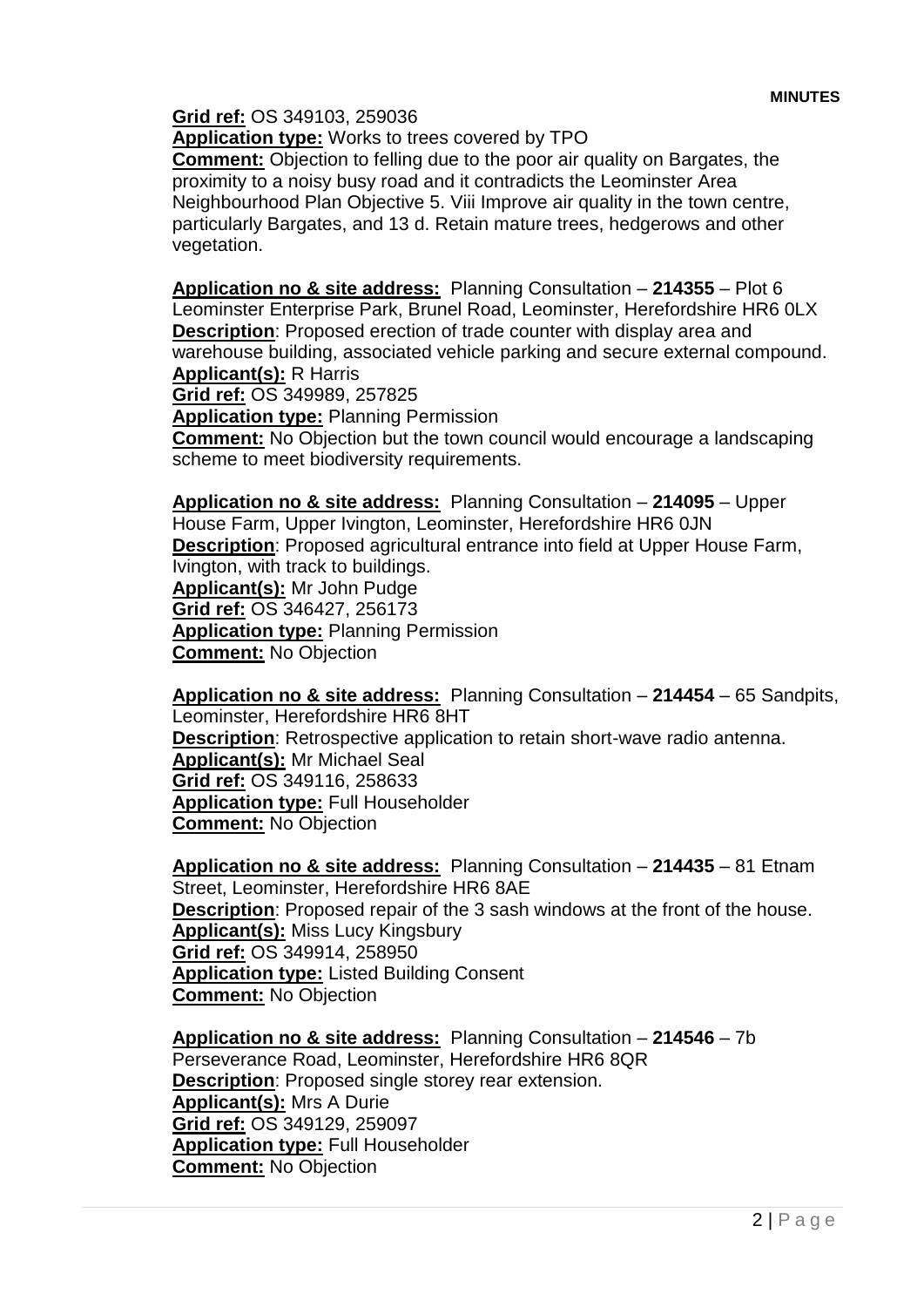#### **MINUTES**

**(b) Herefordshire Local Plan** – Committee noted that the clerk will complete the questionnaire with areas identified by the Task and Finish Group, and forward to Councillors for consideration, before sending to Herefordshire Council by the extended deadline date of 31<sup>st</sup> January 2022.

# **(c) Section 106 wish list** – Committee **RESOLVED** to include the following proposals in the Section 106 wish list:

- The Grange play area
- Skate Park and active play
- West Street
- Improve trees and cycle paths on Bargates
- Morrisons crossing (Bargates side)
- A44 improvements
- Hard surface urban footpaths to benefit buggies and mobility scooters
- St Botolphs Green play area
- Footpath ZC94
- Lighting to encourage active travel

The clerk will discuss the following with the Section 106 officer:

- Whether funds for the Ropewalk Avenue play area can be diverted;
- Enforcing piecemeal developments;
- Whether funds for a potential bypass can be diverted.

#### **PH131/21 DECISIONS**

The following planning decisions received from Herefordshire Council were noted. These were presented at the meeting.

#### **Leominster East**

**Number:** P213338/V **Current status:** Determination Made **Decision:** Refused **Type:** Certificate of Lawfulness (CLOPD) **Location:** The Lawns, Pinsley Road, Leominster, Herefordshire HR6 8NW **Proposal:** Small extension to existing outbuilding **Comment:** No Comment

#### **Leominster East**

**Number:** P213692/K **Current status:** Determination Made **Decision:** Trees in Cons Area Works Can Proceed **Type:** Works to Trees in a Conservation Area **Location:** Leominster Nursing and Retirement Home, 44 Bargates, Leominster, Herefordshire HR6 8EY **Proposal:** GC010078 Silver Birch. Overhanging limbs rowing toward building. Prune Specific Branches/Limbs. GC010081 Dead Tree Dead small tree on verge. Fell to Ground Level (Directional Fell) Fell small tree. **Comment:** No Objection. Committee requested that a new tree is planted to

replace the dead tree as this is in an area of high traffic use and pollution.